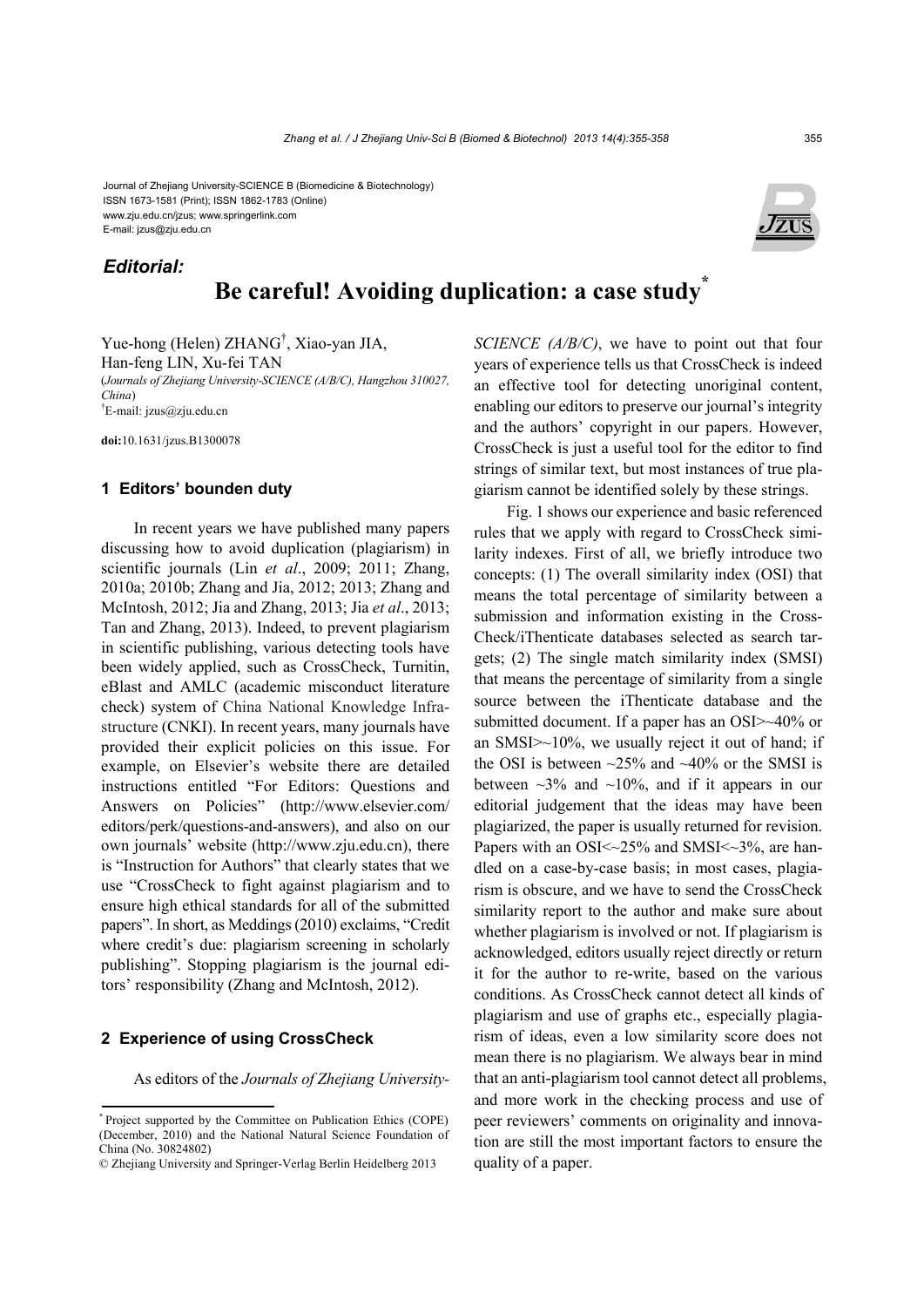# **3 What is the problem in method section of bioscience papers?**

In bioscience papers, besides the other scientific misconduct issues, replication of the method section is a common problem because duplication is always being detected in the section Materials and Methods. We editors often receive comments and queries from authors who think that it is a matter of course to copy their own published materials as opposed to copying those of others. How should editors handle such papers with similar content in the method section and how to guide authors in writing the method section without being accused of plagiarism? What is right? What is wrong? Here we studied an example to explain this problem.

# **4 Case study**

In this case we asked the permission of the author and the reviewer to discuss this paper as an example of how to write the method section without too much repetition.

A manuscript submitted to *Journal of Zhejiang University-SCIENCE B (Biomedicine & Biotechnology)* had gone through the peer review process; however, before making the final decision on publication, it is the journal's practice to run a CrossCheck. In this instance, the check revealed verbatim repetition of the description of the methodology used, from the author's own previous publications with only partial citation. A comparison of the similar sections is shown in Fig. 2a.

In the paper under study, the author used the same methods as described in her published papers to study a different topic. CrossCheck found more than 1000 words copied verbatim in the method section from four previously published papers by the same author. The similarity indices of these four papers were 15%, 6%, 3%, and 1%. The author was therefore asked to make revisions to avoid selfplagiarism.

In her first revision, the author completely replaced the description of the method with a citation, as shown in Fig. 2b. This avoids the problem of self-plagiarism, but the absence of any detail makes the method section look a little thin. One of the reviewers was asked for advice; his response was as follows:

"... If the method is exactly the same that [as] the original one, I suppose that may be correct to express in this way. But, usually there are minor modifications from previous methods. Indeed, in the manuscript I reviewed, authors said "Glucosinolates were extracted and analyzed as previously described with minor modifications (Yuan *et al*., 2009)". Besides, even if the method is the same that [as] a previous one, as a reader I think [it] is interesting to see some things in the paper. As [an] example, [does she] use the extraction method resin column or not? If yes, I am not interested in the method, if not then I can read the original method. Are glucosinolates by HPLC or MS, or GC? Depending on the method I may be interested in the original paper. So, I think that could be correct, but I don't like it and I think [it] is better if more information appears in Mat  $&$  Meth. I hope that this thought can help you to take a decision."

Accordingly, the author was asked to make a second revision, providing proper citations and a clear but concise statement of the materials and methods used in each step, without too much surplus; this was satisfactorily done. Fig. 2c shows part of the method section. From such communication, the author showed that she would pay more attention to the method section to avoid repetition from now on.

From this case study, maybe authors will give enough information to avoid being accused of duplication in this section.

#### **5 Suggestions for author(s) reference**

In our current study (Zhang and Jia, 2012), we did a survey of the practice of leading journals, which shows various approaches to avoiding the verbatim repetition of previously published descriptions of methods. When the method is identical to that described in a previously published article (whether by the same or different authors), it is preferable to cite the previous article; if wording is repeated verbatim, it must always be credited to the original publication. Alternatively, a phrase such as "by standard method" or "as previously described" may be used, as in *The Lancet* etc. However, if the precise description of the method is especially important for understanding the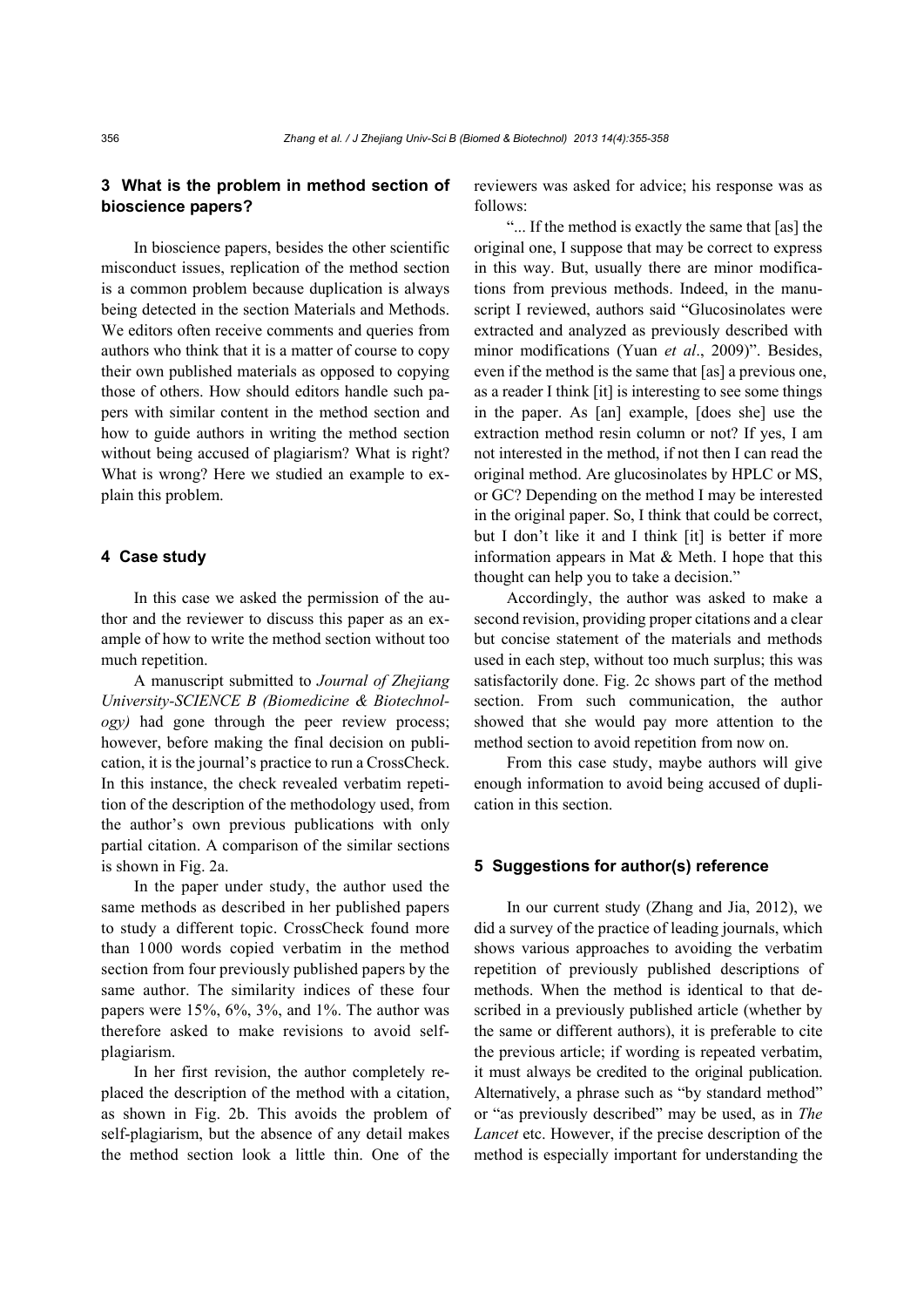

Consider reject: OSI>~40% or SMSI>~10% Consider revise: OSI ~25%–~40% or SMSI ~3%–~10% Consider accept: OSI<~25% and SMSI<~3%

of using CrossCheck. Since SI only shows the similar strings detected by CrossCheck, more similar contents could be found beyond the capacity of such machine tools . This cordon is only for reference, and more factors should be considered when making an action

**Fig. 1 Similarity score cordon of** *Journals of Zhejiang University-SCIENCE (A/B/C)* **for CrossCheck user reference**



(a)

2.2 Glucosinolate assay

Glucosinolates were extracted and analyzed as previously described (Yuan et al., 2009).

2.3 Myrosinase activity determination

Myrosinase activity was determined as described previously by Yuan et al. (2009).

#### 2.4 Sulforaphane measurement

Sulforaphane content was determined as described previously by Guo, Yuan & Wang(2011).

(b)

#### 2.2 Glucosinolate assay

Glucosinolates were extracted and analyzed as previously described with minor modifications (Yuan et al., 2009). 500 mg sprouts were boiled in 3 mL water for two times respectively, and 1 mL of the combined aqueous extract was applied to a DEAE-Sephadex A-25 (35 mg) column (GE Healthcare, Piscataway, NJ). The desulphoglucosinolates were obtained according to the procedure of Yuan et al. (2009). Then the extraction was analyzed by high performance liquid chromatography (HPLC). The glucosinolate concentration was expressed as µmol/g fresh weight of broccoli sprouts. 2.3 Myrosinase activity determination

Myrosinase activity was determined using spectrophotometry as described previously by Yuan et al. (2009). 500 mg broccoli sprouts were ground with 1.8 mL of 50 mM MES buffer (pH 6.0) to homogenate at 0°C, and then incubated at 25°C for 5 min. After centrifuging at 10,000 rpm and 4 °C for 10 min, the supernatants were collected for measurements. The assay were followed the procedure of Yuan et al. (2009). The myrosinase activity was expressed as nmol glucose formed per minute and mg total protein.

(c)

### **Fig. 2 A case study of how to write the method section without too much repetition**

(a) CrossCheck report highlighting areas of similarity to the author's previous publications; (b) The first revision of the method section, with citation only; (c) The second revision of the method section based on the suggestion of the reviewer, with rewording (including more details) and citation